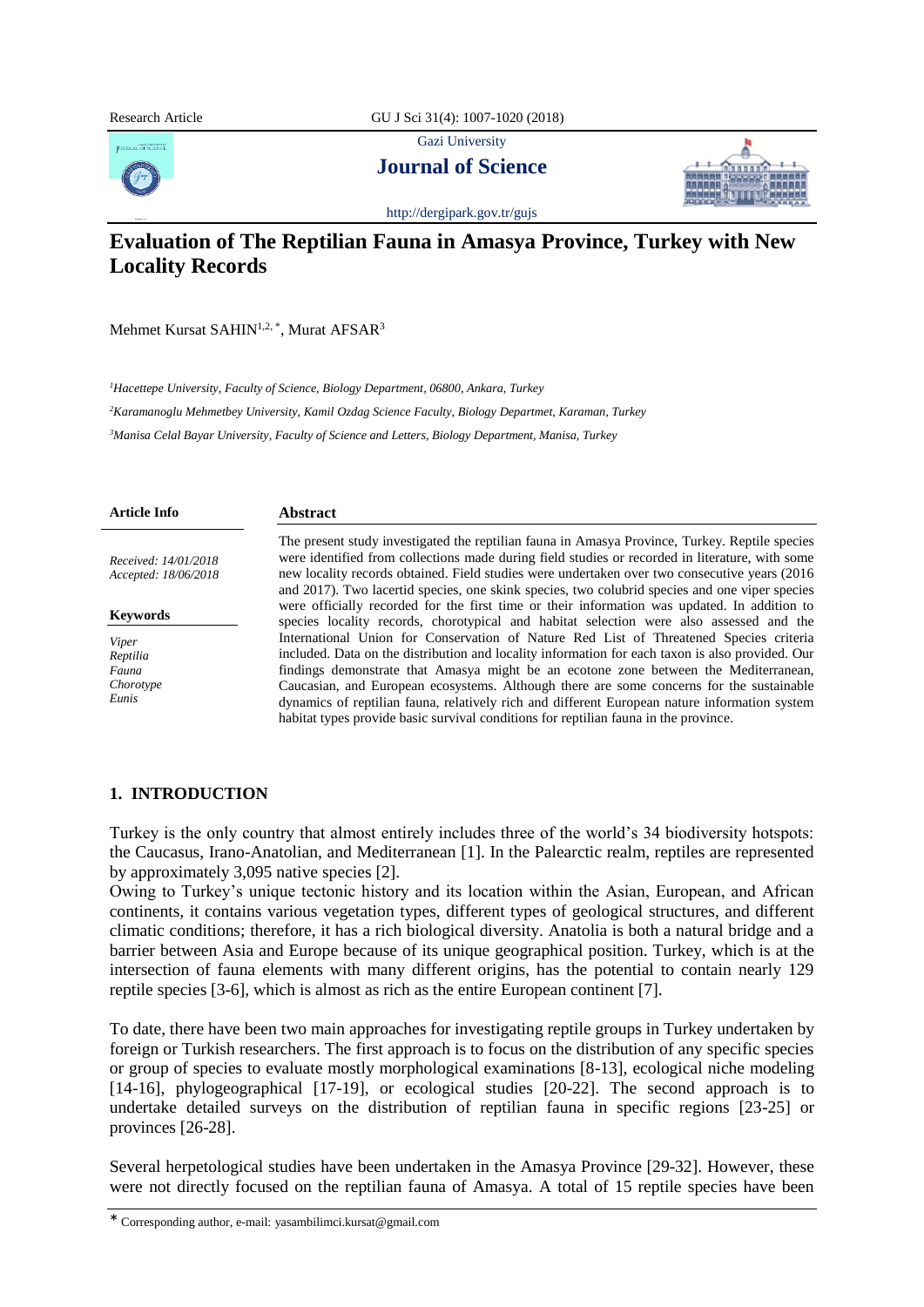recorded along the borders of Amasya Province from previous studies. Therefore, an overall reptilian assessment is lacking in this province. Thus, the objectives of the present study were to investigate the reptilian fauna in Amasya, and undertake chorotypical and European nature information system (EUNIS) habitat type assessments to determine species distributions.

## **2. MATERIAL AND METHODS**

Field studies were performed within the borders of Amasya Province, which covers an area of 5,628 km<sup>2</sup>, and is between 34°57′06″ and 36°31′53″ E longitudes and 41°04′54″ and 40°16′16″ N latitudes (Figure 1).

A total of 148 reptilian specimens were captured/observed between March 2016 and September 2017 during field studies. These specimens were identified based on the literature [3-5]. Most of the specimens were released after identification. The coordinates of all sampling points were recorded with a GPS (Garmin Etrex e-30) in UTM format. Capture methods varied depending on whether the species was aquatic or terrestrial. Aquatic species were caught by hand or a scoop net, and terrestrial species were captured by hand or with a net. Some individuals, especially the lizards, were transferred to the laboratory for identification from their pholidosis characteristics. Species conservation status was determined based on the criteria of International Union for Conservation of Nature Red List of Threatened Species (IUCN), the Bern Convention on the Conservation of European Wildlife and Natural Habitats (BERN), and the Convention on International Trade in Endangered Species of Wild Fauna and Flora (CITES). Zoogeographical assessments were conducted by considering the origin of species by classifying them into major chorotypes based on the methodology described by Vigna Taglianti et al. [33] and Sindaco et al. [6]. Additionally, major habitat preferences were evaluated in terms of the European Nature Information System (EUNIS) Habitat Classification (2004) [34].



*Figure 1. Reptile Species Distribution in Amasya Province (in 1:450000 scale) Map of localities listed in the text. Corresponding numbers are shown in Appendix 1.*

# **3. RESULTS**

Based on the results from the present study, high-density population levels were observed in *Ophisops*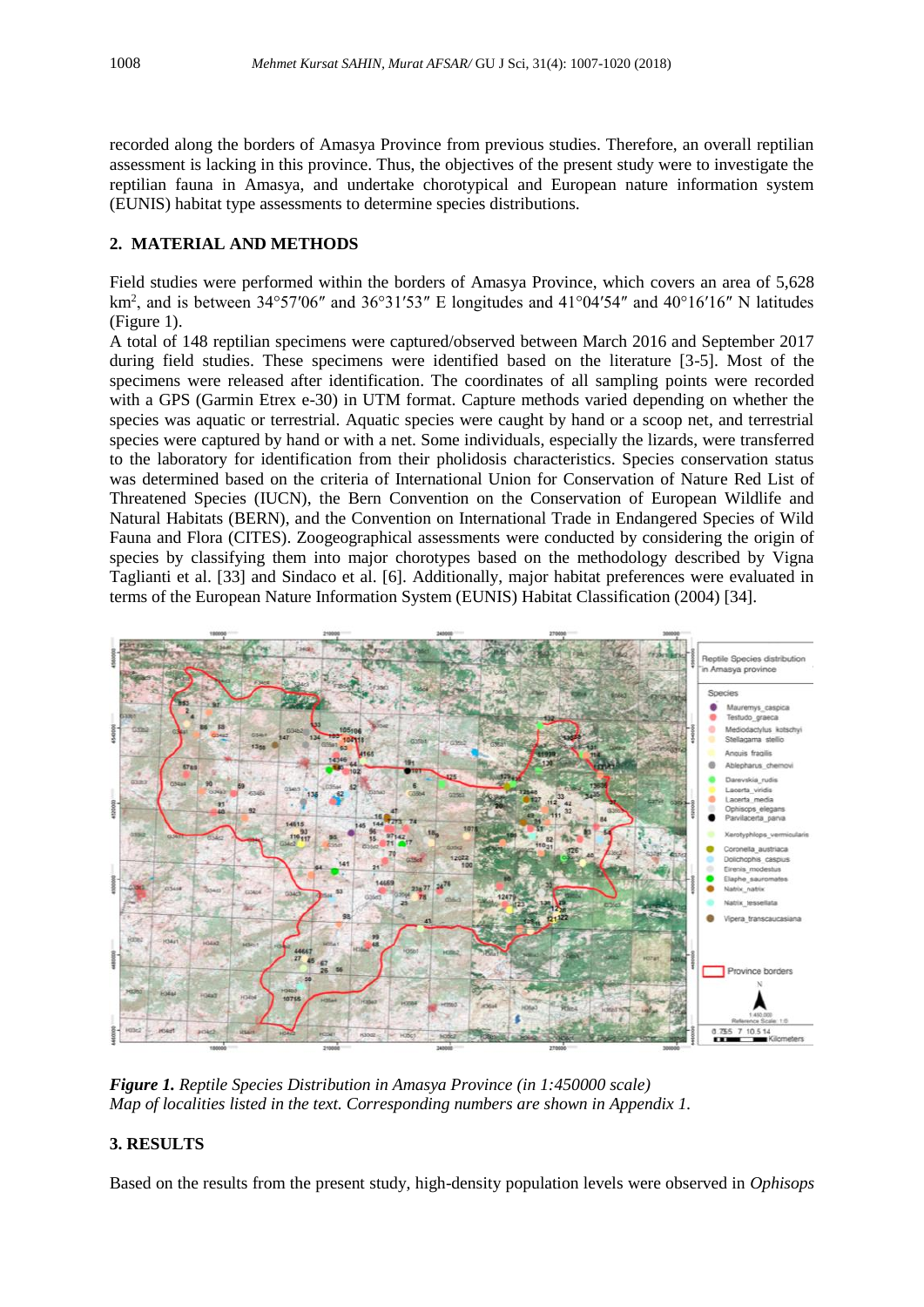*elegans*, *Lacerta media,* and *Testudo graeca*. To date, of the 22 species recorded in the province, 90.9% of the reptile species are Least Concern (LC), one of them is Vulnerable (VU, *T. graeca*), and one is Near Threatened (NT, *Vipera transcaucasiana*) based on the IUCN Red List data [35] (Table 1). Here, we also evaluated the reptilian fauna in Amasya Province based on chorotypes and EUNIS habitat classification with results as follows:

i) Chorotype: Herpetological examination of Amasya showed that the species in this area are arranged into 10 major chorotypes for reptiles, based on the classification by Vigna Taglianti et al. [33] and Sindaco et al. [6] (Table 1). The most common chorotype in the area is Turano-Mediterranean (six species), followed by E. Mediterranean and SW-Asiatic (four species each), European (two species), and E. European, Ponto-Caucasian Endemic, Armeno–Anatolian Endemic, Armeno–E Anatolian Endemic, Centralasiatic–Europeo-Mediterranean, and Centralasiatic–European (one species for each) (Figure 2).



*Figure 2. Chorotypes of the reptiles found in Amasya Province*

ii) EUNIS Habitat Classification: Although it is known that visiting sampling localities requires more time to detect the microhabitat selection by reptiles, we examined the main habitat preferences of these species. This regional assessment was undertaken based on the EUNIS Habitat Classification (2004) (Table 1). A total of 19 observed species were recorded from the 17 major EUNIS Habitats (the full names of habitat types are shown in Appendix 2).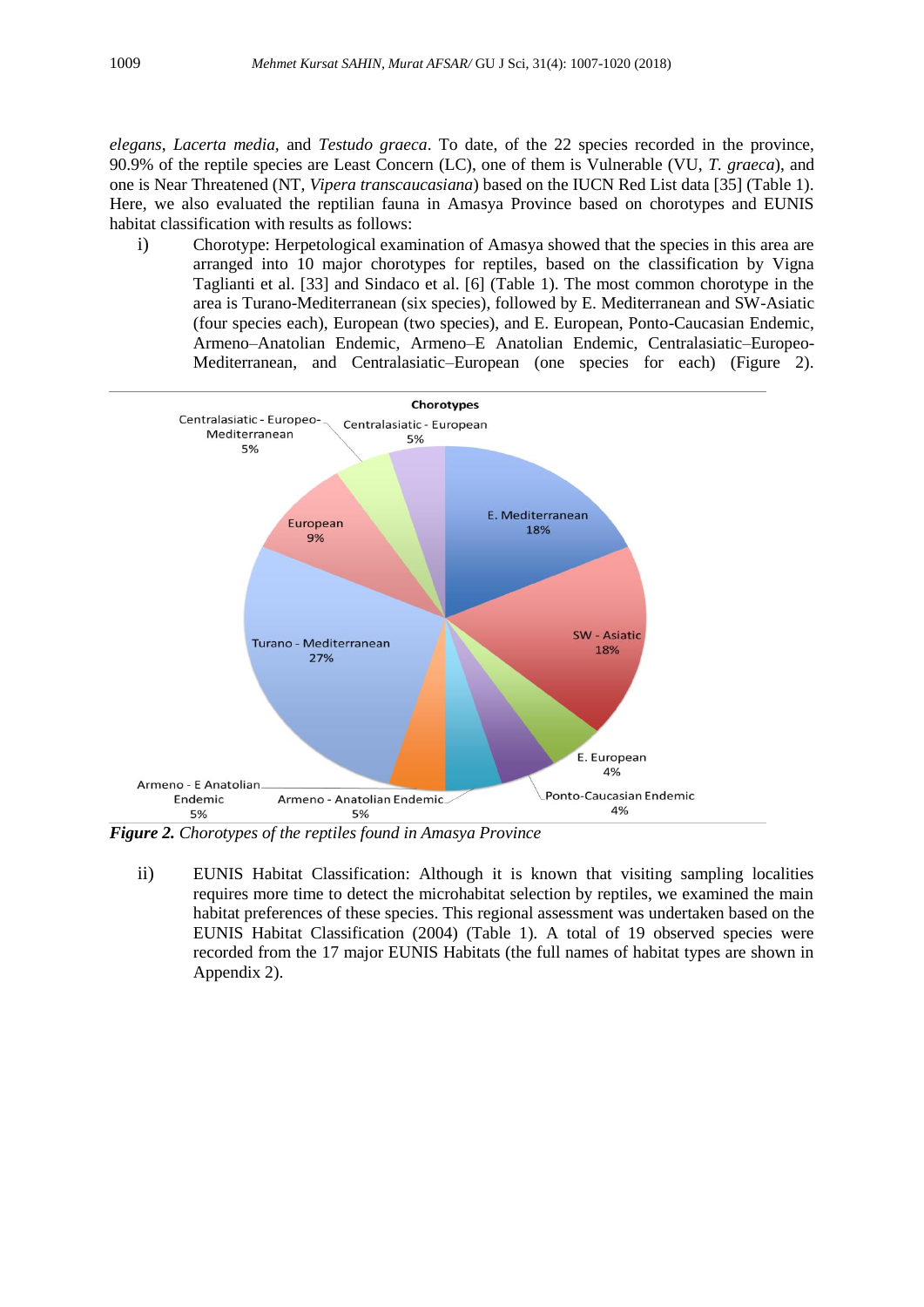# *Table 1. Reptile species of Amasya Province*

| Family       | <b>Species</b>               | Common name                            | <b>IUCN</b> | <b>CITES</b>             | <b>BERN</b> | <b>Observation</b><br>point | <b>Chorotypes</b>             | <b>EUNIS</b>      | Literature                                          |
|--------------|------------------------------|----------------------------------------|-------------|--------------------------|-------------|-----------------------------|-------------------------------|-------------------|-----------------------------------------------------|
| Geoemydidae  | Mauremys caspica             | Caspian turtle                         | LC          |                          | $App - II$  | $144 - 147$                 | Turano - Mediterranean        | C <sub>2</sub>    | Schweiger,<br>1994.                                 |
| Testudinidae | Testudo graeca               | Mediterranean Spur-thighed<br>tortoise | VU          | App - II                 | App - II    | $57 - 84$                   | Turano - Mediterranean        | E1&H5&FB3         | Türkozanet al.<br>2010                              |
| Agamidae     | Stellagama stellio           | Starred agama                          | LC          |                          | $App - II$  | $1 - 9$                     | E. Mediterranean              | A1                | Baran et al,<br>1992                                |
| Gekkonidae   | Mediodactylus kotschyi       | Kotschyi's gecko                       | ${\rm LC}$  | $\overline{a}$           | App - II    | 10                          | E. Mediterranean              | J1.1              | Baran et al,<br>1992                                |
| Anguidae     | Anguis fragilis              | Slowworm                               | LC          | $\overline{a}$           | App - III   | 40                          | European                      | F.4               | Başoğlu,<br>Baran, 1977                             |
| Anguidae     | Pseudopus apodus             | European Glass lizard                  | LC          | $\overline{a}$           | App - II    | Literature                  | Turano - Mediterranean        | can not evaluated | Başoğlu,<br>Baran, 1977                             |
| Lacertidae   | Darevskia rudis              | Spiny-tailed lizard                    | $\rm LC$    | $\overline{\phantom{a}}$ | App - III   | $126 - 133$                 | Ponto-Caucasian Endemic       | E2 & A1           | Böhme &<br><b>Budak</b> , 1977                      |
| Lacertidae   | Lacerta viridis              | Green lizard                           | LC          | $\overline{\phantom{a}}$ | App - II    | $117 - 125$                 | E. European                   | E <sub>3</sub>    | The present<br>study                                |
| Lacertidae   | Lacerta media                | Three-lined lizard                     | ${\rm LC}$  |                          | App - III   | $85 - 116$                  | SW - Asiatic                  | E3&D2,1           | The present<br>study                                |
| Lacertidae   | Ophisops elegans             | Snake-eyed lizard                      | LC          |                          | $App - II$  | $12 - 39$                   | E. Mediterranean              | E1& H5            | Baran et al,<br>1992                                |
| Lacertidae   | Parvilacerta parva           | Dwarf lizard                           | $_{\rm LC}$ |                          | App - II    | 11                          | Armeno - Anatolian Endemic    | E2,5              | Baran et al,<br>1992                                |
| Scincidae    | Ablepharus chernovi          | Chernov's Skink                        | $_{\rm LC}$ | $\overline{a}$           | App - III   | $134 - 138$                 | Armeno - E. Anatolian Endemic | E5.4&FB           | This study                                          |
| Typhlopidae  | Xerotyphlops<br>vermicularis | <b>Blind</b> snake                     | LC          | $\overline{\phantom{a}}$ | App - III   | $41 - 45$                   | Turano - Mediterranean        | E1                | Bașoğlu,<br>Baran<br>1998.<br>Bodenheimer<br>1944   |
| Colubridae   | Coronella austriaca          | Smooth snake                           | LC          |                          | $App - II$  | $139 - 140$                 | European                      | G1                | The<br>present<br>study                             |
| Colubridae   | Dolichophis caspius          | Caspian whip snake                     | ${\rm LC}$  |                          | App - III   | $52 - 54$                   | Turano - Mediterranean        | $_{\rm II}$       | Baran<br>et al,<br>1992                             |
| Colubridae   | Dolichophis schmidti         | Schmidt's whip snake                   | LC          |                          | App - III   | Literature                  | SW - Asiatic                  | can not evaluated | Bașoğlu,<br>Baran<br>1998,<br>Göçmen et al.<br>2013 |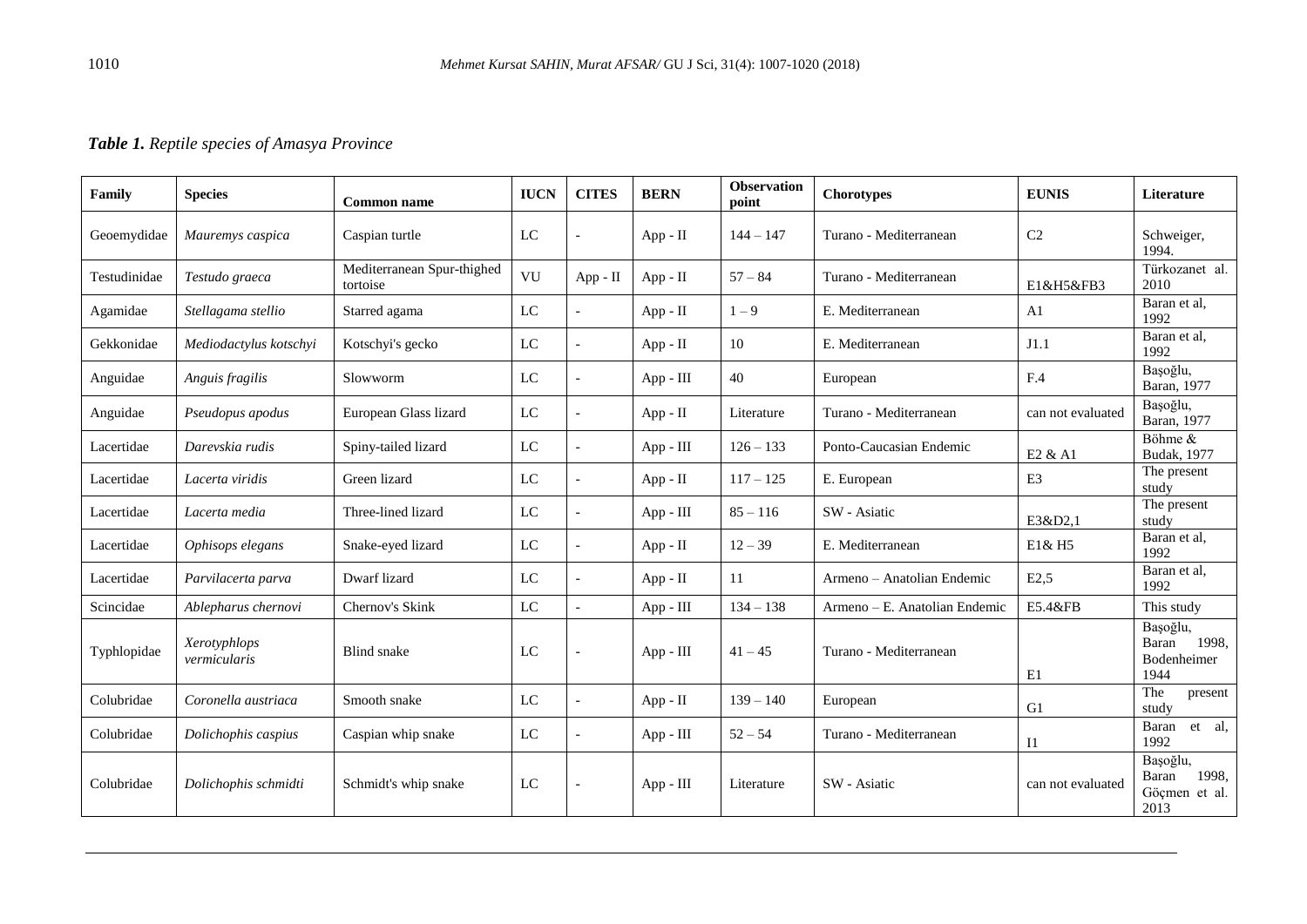|  |  |  |  |  | Table 1. Reptile species of Amasya Province (continued) |
|--|--|--|--|--|---------------------------------------------------------|
|--|--|--|--|--|---------------------------------------------------------|

| Family     | <b>Species</b>         | <b>Common name</b>                 | <b>IUCN</b> | <b>CITES</b>             | <b>BERN</b> | <b>Observation</b><br>point | Chorotypes                                 | <b>EUNIS</b>      | Literature                                          |
|------------|------------------------|------------------------------------|-------------|--------------------------|-------------|-----------------------------|--------------------------------------------|-------------------|-----------------------------------------------------|
| Colubridae | Eirenis modestus       | Anatolian dwarf racer              | LC          | $\overline{\phantom{a}}$ | App - III   | $55 - 56$                   | SW - Asiatic                               | E7                | Başoğlu,<br>1998.<br>Baran<br>Göçmen et al.<br>2013 |
| Colubridae | Elaphe sauromates      | East-Four-Lined rat snake          | LC          |                          | $App - III$ | $141 - 143$                 | Turano - Mediterranean                     | $_{11}$           | The<br>present<br>study                             |
| Colubridae | Natrix natrix          | Grass snake                        | LC          |                          | $App - III$ | $46 - 49$                   | Centralasiatic - Europeo-<br>Mediterranean | C1.1 & C2         | Baran<br>et<br>al.<br>1992                          |
| Colubridae | Natrix tessellata      | Dice snake                         | LC          | $\overline{\phantom{0}}$ | App - $II$  | $50 - 51$                   | Centralasiatic - European                  | C1.1              | Baran<br>et al,<br>1992                             |
| Colubridae | Zamenis hohenackeri    | Transcaucasian rat snake           | LC          | $\overline{\phantom{0}}$ | $App - III$ | Literature                  | SW - Asiatic                               | can not evaluated | Bodenheimer<br>1944, Başoğlu,<br>Baran 1998         |
| Viperidae  | Vipera transcaucasiana | Transcaucasian Long-nosed<br>Viper | <b>NT</b>   |                          | App - II    | 148                         | E. Mediterranean                           | E5.4              | The<br>present<br>study                             |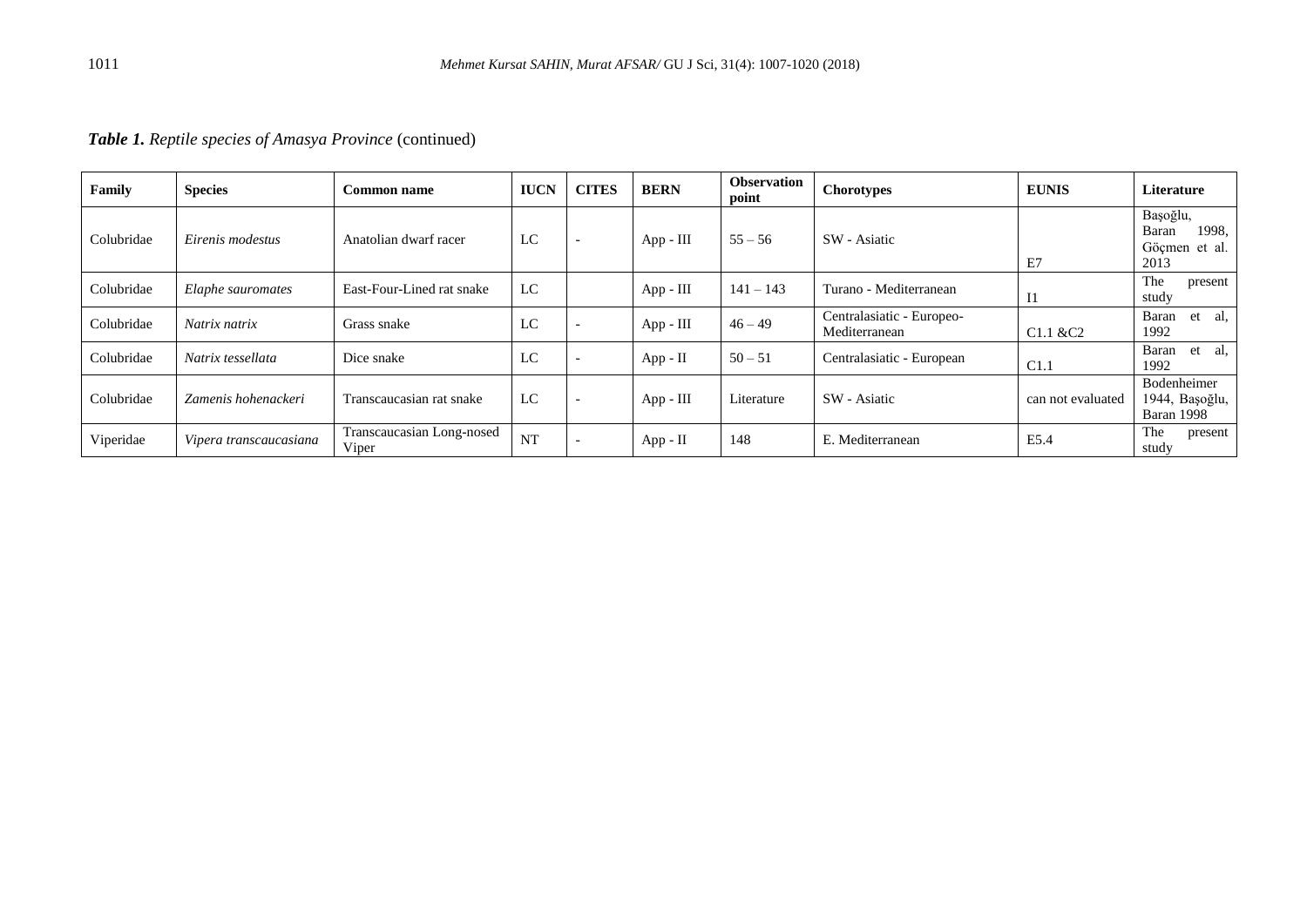*Mauremys caspica* (Gmelin, 1774)

It was firstly recorded in Amasya by Schweiger in 1994, but the localities were not certain [36]. Here we announced the exact localities of the species from Çayır (Merzifon), Eraslan (Suluova) and Yıldızköy (city center) villages. Although the species IUCN status is "LC" (Least Concerned), exploring the new populations of the species is important because landscape alteration, pollution and intensification of water management threat over this species [37].

## *Testudo graeca* Linnaeus 1758

Specimens of this species were seen often, with miscellaneous inland habitats with very sparse vegetation providing suitable conditions for them.

## *Mediodactylus kotschyi* (Steindachner, 1870)

Baran et al. [29] recorded *M. kotschyi* from Amasya city center. In the present study, we found this species in abandoned buildings in Kutluca village (Gümüşhacıköy).

## *Stellagama stellio* (Linnaeus, 1758)

Consistent with previous records [29], we observed *S. stellio* in new localities containing rocky habitats, such as Ziyaret (city center), Çengelkıyı (city center), İlyas (city center), Çiğdemlik (city center), and Alan (Göynücek), Eğribük (Suluova), Bayat (Merzifon), and Güvenözü (Gümüşhacıköy) villages.

#### *Anguis fragilis* Linnaeus, 1758

The slowworm is narrowly localized in the eastern part of the province. Especially, shrub heathland habitats are suitable for them. The bush residues play a shelter role in the beginning of spring for this species. Agricultural activities that start with spring season cause an important loss of its microhabitats by removing these bush residues.

#### *Ablepharus chernovi* Darevsky, 1953

This slow worm lizard was localized to the eastern part of the province, especially in shrub heathland habitats. Bush residues provide shelter during the beginning of spring for this species. Agricultural activities that begin during the spring season cause important losses of these microhabitats by removal of these bush residues.

#### *Darevskia rudis* (Bedriaga, 1886)

This species was found in mesic grasslands and rocky habitats, especially in the northern part of the province as recorded previously [38].

## *Lacerta viridis* (Laurenti, 1768)

*L. viridis* was officially recorded for the first time within the borders of Amasya Province and was observed in various locations in grasslands (especially bushes).

#### *Lacerta media* Lantz & Cyrén, 1920

When the species distribution was examined, records of *L. media* were updated from various locations in Amasya and was considered a subspecies previously described by Baran et al. [29].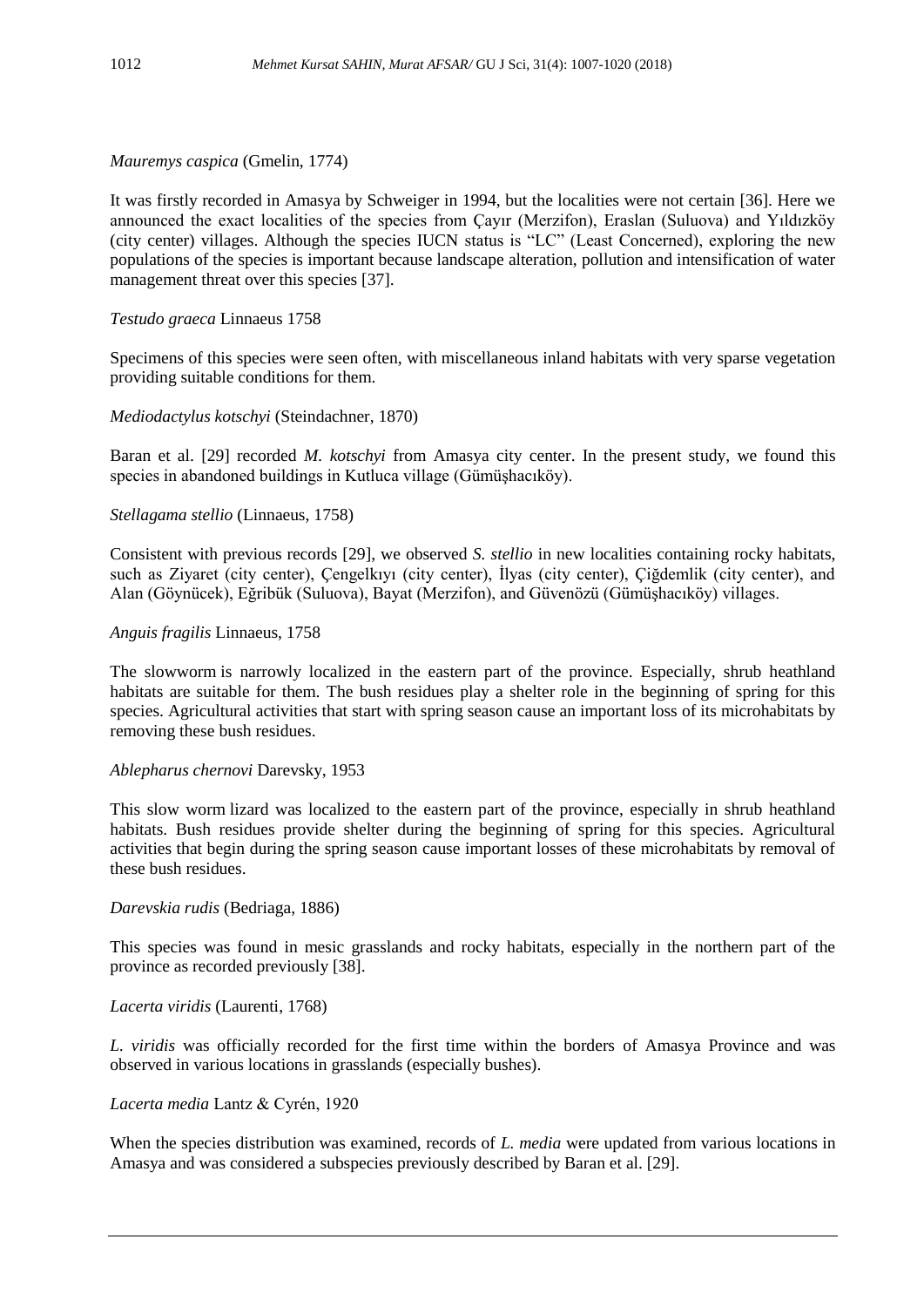## *Ophisops elegans* Ménétries, 1832

This species was the most abundant reptile in the province and usually inhabited miscellaneous inland habitats containing very sparse vegetation.

## *Parvilacerta parva* (Boulenger, 1887)

This species inhabited upland steppe areas with sparse vegetation and stony substrates. We only recorded it in the east section where the altitude  $(> 1,000 \text{ m as}1)$  was higher than that of the province average (411) m asl).

## *Xerotyphlops vermicularis* (Merrem, 1820)

Bodenheimer [31] recorded *X. vermicularis* in Amasya 73 years ago. We re-discovered this blind snake species in Karayakup and Gökçeli (Göynücek) and in Kızoğlu (city center) villages in Amasya.

## *Coronella austriaca* Laurenti, 1768

*C. austriaca* is usually found in moorland, rocky coastlines, open woodland (deciduous, coniferous, and mixed) and scrubland, hedgerows, woodland edges, and heathland and was recorded in two locations for the first time during the present study. One specimen was captured in Kavaloluğu village (Taşova), which contains coniferous open woodlands and the other was recorded from Umuk village (city center) where heathlands are located.

## *Elaphe sauromates* (Pallas, 1811)

*E. sauromates* was another snake species collected, which was the first recording in Amasya. The specimens were recorded in Gökçebağ (Merzifon) and Bağlarüstü (city center) villages. Although the species is non-venomous and is beneficial to farmers owing to their rodent hunting ability, individuals have been killed in the past because of misbelief surrounding them in agricultural areas.

#### *Eirenis modestus* Martin, 1838

The specimens of this species were found under stones in sparsely wooded grasslands. Our records contribute to an increase in the province level information provided by previous studies regarding this species [30].

#### *Dolichophis caspius* (Gmelin, 1789)

*D. caspius* was recorded in agricultural areas, close to Umutlu village (Taşova) and Yedikır (Suluova). The morphology of the specimens were the same as that from other records. The previous record of this species in Amasya was from Doğantepe village [29].

#### *Natrix natrix* (Linnaeus, 1758)

The morphological characters of the examined specimens of this species were the same as that contained in the literature. The biotopes of this snake species are oligotrophic lakes and ponds.

#### *Natrix tessellata* (Laurenti, 1768)

Although this species is widespread within Turkey, records from the central and inner Black Sea region are still lacking, even if it was emphasized in the study by Baran et al. [29]. We detected the species only in two localities. Therefore, focus on this area is essential.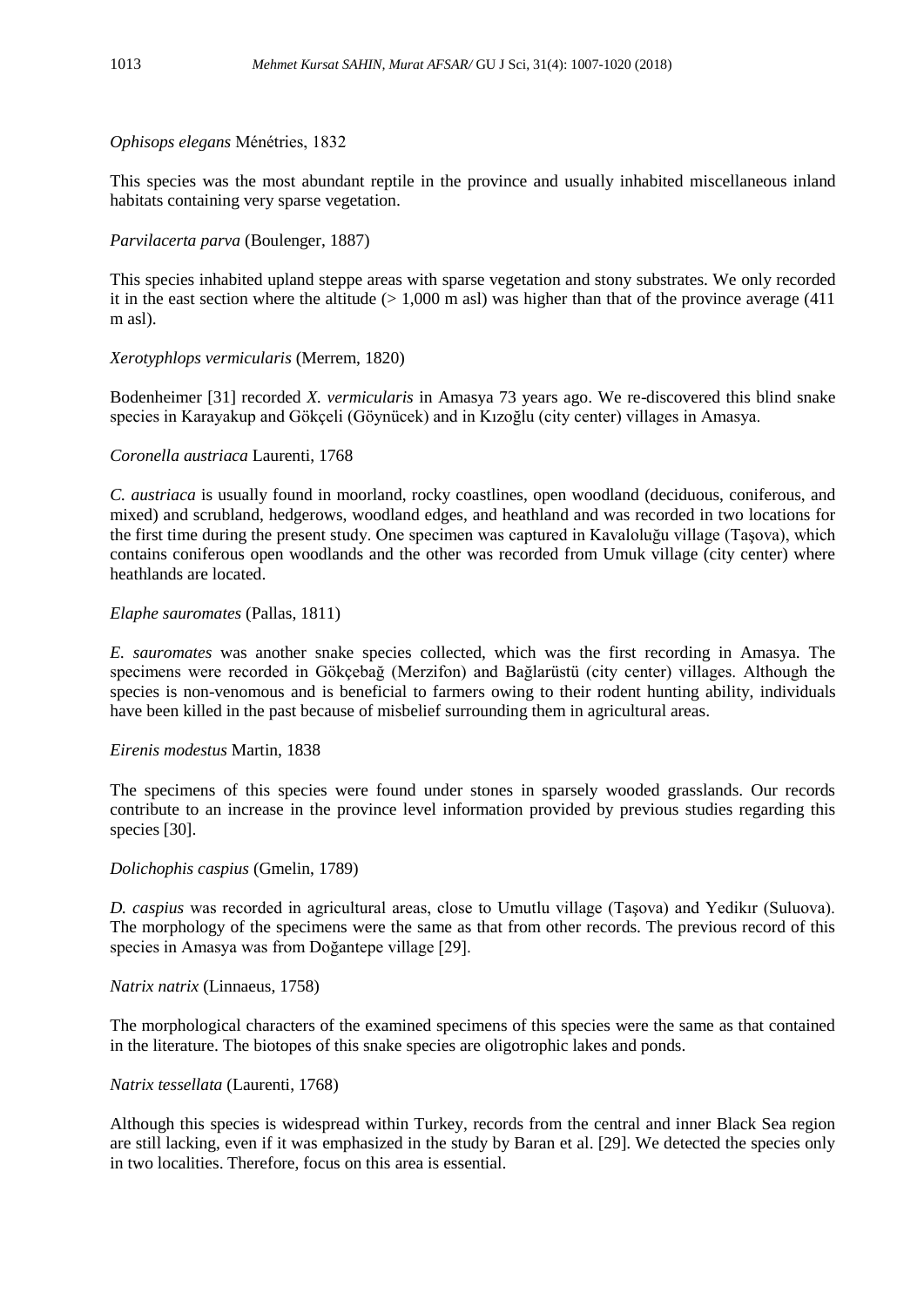*Vipera transcaucasiana* Boulenger, 1913

*V. transcaucasiana* was recorded for the first time in Amasya. Mülder [39] reviewed the distribution of this species in Anatolia. Therefore, this locality record contributes to filling the gaps between Tokat and Samsun.

One lizard (*Pseudopus apodus* (Pallas, 1775)) and two snake species (*Dolichophis schmidti* (Nikolsky, 1909)) and *Zamenis hohenackeri* (Strauch, 1873)) shown in Table 1 were recorded in the Amasya Province in previous studies [29,30]; however, we did not obtain any samples of these species during the present study.

## **4. CONCLUSION**

Faunistic studies in Turkey are mostly associated with the revision of a species or genus [8-22]. However, detailed faunistic studies that include reptiles in a province have been increasing over the last two decades [23-28, 40]. Unfortunately, there is no faunistic study that comprises only those fauna found in Amasya Province. To date, the most detailed study involving this location has been conducted in 30 different localities in the Western and Central Black Sea region [29-32].

The chorotype assessment provides information to obtain reliable biodiversity data [33]. Additionally, Amasya is located in the valley between Yeşilırmak and the Middle Black Sea (Canik) Mountains. Yeşilırmak River is an important factor for the formation of biodiversity from inner Anatolia. Owing to these geographical patterns, Amasya can be considered a transition zone between Central, Northern, and Eastern Anatolia, and possesses various zoogeographical elements, which contribute to the biodiversity of Anatolia [41].

When the contribution from the Turano-Mediterranean (27%) and E. Mediterranean (18%) elements to the province's reptile fauna are considered, Amasya is an ecotone between Mediterranean, Caucasian, and European ecosystems. This province comprises 16.4% of all reptile species in Turkey. Additionally, the origins of these species are from 10 different geographies based on chorotyping.

Based on EUNIS habitat types, the preferred habitat for reptiles in Amasya is dry grasslands (three species). Grassland-based habitats (as a total of six different habitat types) are the most suitable habitats for reptiles in Amasya (35.3%). Moreover, nine EUNIS major habitats hosted only one reptile species. Therefore, there is a relatively rich habitat diversity for reptiles throughout Amasya Province.

In conclusion, the present study is the first long-term study of reptiles in Amasya. A total of 22 reptile species records were evaluated. *Lacerta* species (*L. media* and *L. viridis*) and *Ablepharus chernovi* records were updated based on their subspecies/species status. *C. austriaca* and *E. sauromates,* have wide geographical distribution throughout Turkey; however, official records were provided in the present study. Because the geographical distribution of the nose-horned viper (*V. transcaucasiana*) is in North Anatolia, the locality record in the given geography will contribute to the actual species distribution map. Conversely, it was determined that the presence of some species referenced by previous literature in the city was doubtful and some species showed wider distributions than previously thought. For this reason, the findings from the present study will be a useful guide for future studies on the conservation studies of these reptiles and their usage of the sustainable areas in the province.

## **ACKNOWLEDGEMENTS**

This work was undertaken by the AK-TEL Environmental Consultancy Company, the Directorate of Nature Conservation and National Parks of the Ministry of Agriculture and Forestry, and the Provincial Directorate of Amasya Nature Conservation and National Parks. We would like to thank Kemal Kartal and Amasya Nature Conservation and Provincial Directorate of National Parks who provided us with data support for the present study. In addition to them, we are also grateful to Hacettepe Technopolis Technology Transfer Center for English writing redaction.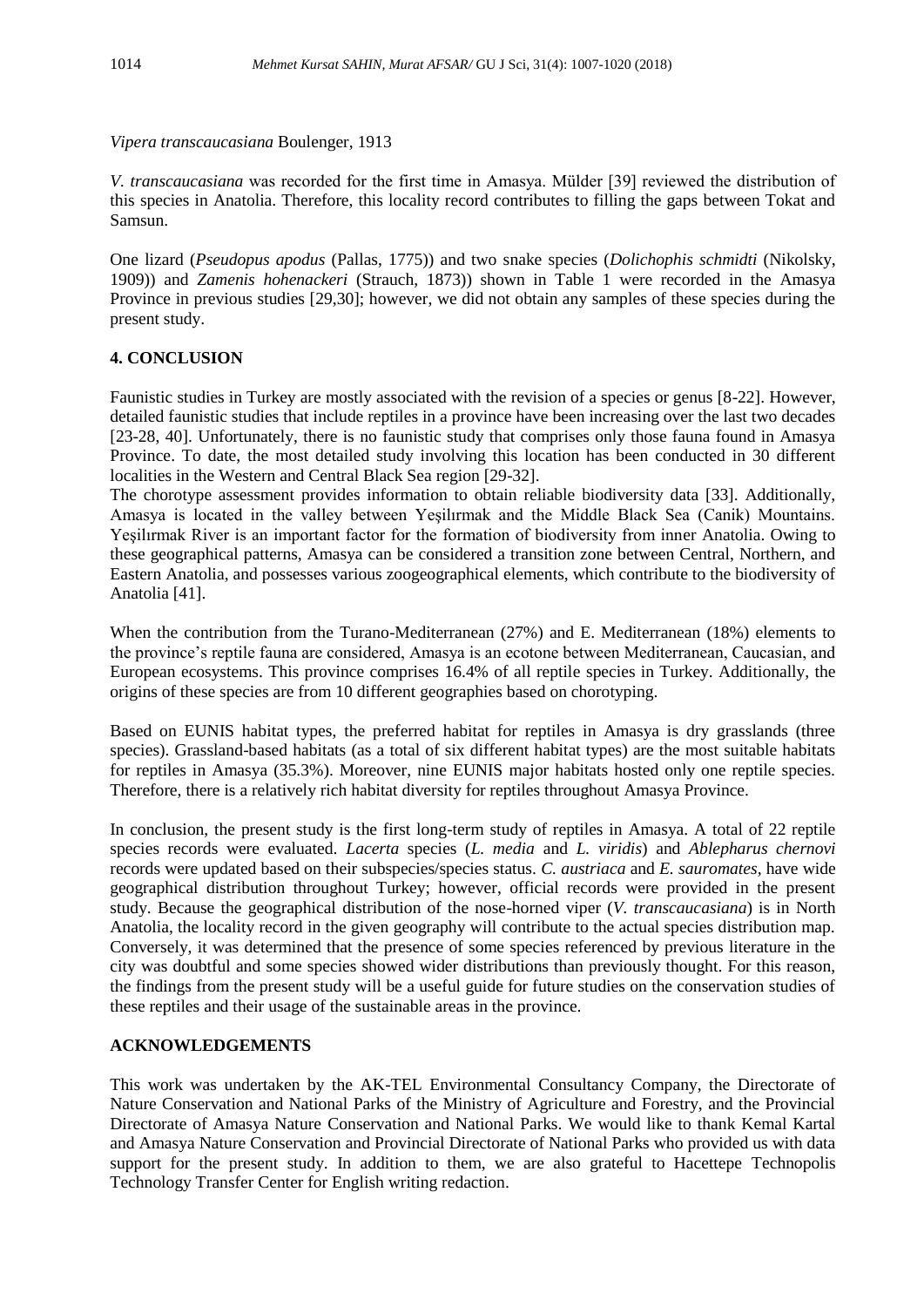#### **CONFLICTS OF INTEREST**

No conflict of interest was declared by the authors.

#### **REFERENCES**

- [1] Mittermeier, R.A., Gil, P.R., Hoffmann, M., Pilgrim, J., Brooks, T., Mittelmeier, C.G., Lamoreux, J., da Fonseca, G.A.B., "Hotspots Revisited. Earth's Biologically Richest and Most Endangered Terrestrial Ecoregions", Cemex, SA, Agrupación Sierra Madre, SC, (2004).
- [2] Uetz, P., http://www.reptile-database.org/db-info/diversity.html, updated, (2015).
- [3] Başoğlu, M. & Baran, İ., "Türkiye Sürüngenleri Kısım I: Kaplumbağa ve Kertenkeleler", İlker Matbaası. İzmir, (1977).
- [4] Başoğlu, M. & Baran, İ., "Türkiye Sürüngenleri Kısım II: Yılanlar", Ege Üniversitesi Basımevi, İzmir, (1998).
- [5] Baran, İ., Ilgaz, Ç., Avcı, A., Kumlutaş, Y., Olgun, K., "Türkiye Amfibi ve Sürüngenleri", TÜBİTAK Popüler Bilim Kitapları, (2012).
- [6] Sindaco, R., Venchi, A., Carpaneto, G.M., Bologna, M.A., "The reptiles of Anatolia: a checklist and zoogeographical analysis". Biogeographia, 21, 441-554, (2000).
- [7] Gasc J. P., Cabela A., Crnobrnja-Isailovic J., Dolmen D., Grossenbacher K., Haffner P., Lescure J., Martens H., Martínez Rica J.P., Maurin H., Oliveira M.E., Sofianidou T.S., Veith M. & Zuiderwijk A., "Atlas of Amphibians and Reptiles in Europe". Collection Patrimoines Naturels, 29, Societas Europaea Herpetologica, Muséum National d'Histoire Naturelle & Service du Petrimone Naturel. Paris,(1997).
- [8] Eiselt, J., Baran, İ.: "Ergebnisse zoologischer Sammelreisen in der Türkei: Viperidae. Annalen des Naturhistorischen Museums", Wien 74: 357-369, (1970).
- [9] Baran İ., Kumlutaş Y., Ilgaz Ç., Iret F. "Geographical distributions and taxonomical states of *Telescopus fallax* (Fleischman, 1831) and *Vipera barani* Böhme and Joger, 1983" Turkish Journal of Zoology, 29: 217–224, (2005).
- [10] Cevik, E., Başkale, E., Kaya, U., Turgay, F. "Taxonomic status of some *Lacerta danfordi* (Günther, 1876) populations", 13 (2), Russian Journal of Herpetology, 89-92, (2006).
- [11] Avcı A., Ilgaz Ç., Baskaya S., Baran İ., Kumlutas Y. "Contribution to the distribution and morphology of *Pelias darevskii* (Vedmederja, Orlov et Tuniyev 1986) (Reptilia: Squamata: Viperidae) in northeastern Anatolia". Russian Journal of Herpetology, 17: 1–7, (2010).
- [12] Afsar, M., Çiçek, K., Dinçarslan, Y.E., Ayaz, D., Tok, C.V. : "New record localities of five snake species in Turkey". Herpetozoa 25 (3/4): 179-183, (2013).
- [13] Göçmen B., Mebert K., Iğci N., Akman B., Yıldız M. Z., Oğuz M. A., Altın Ç. "New locality records for four rare species of vipers (Reptilia: Viperidae) in Turkey" Zoology in the Middle East, 60: 306**–**313, (2014).
- [14] Fattahi, R., Ficetola, G.F., Rastegar-Pouyani, N., Avci, A., Kumlutas, Y., Ilgaz C. & Yousefkhani, S.S.H. "Modelling the potential distribution of the Bridled Skink, *Trachylepis vittata* (Olivier, 1804) in the Middle East", Zoology in the Middle East, 60:3, 208-216, (2014).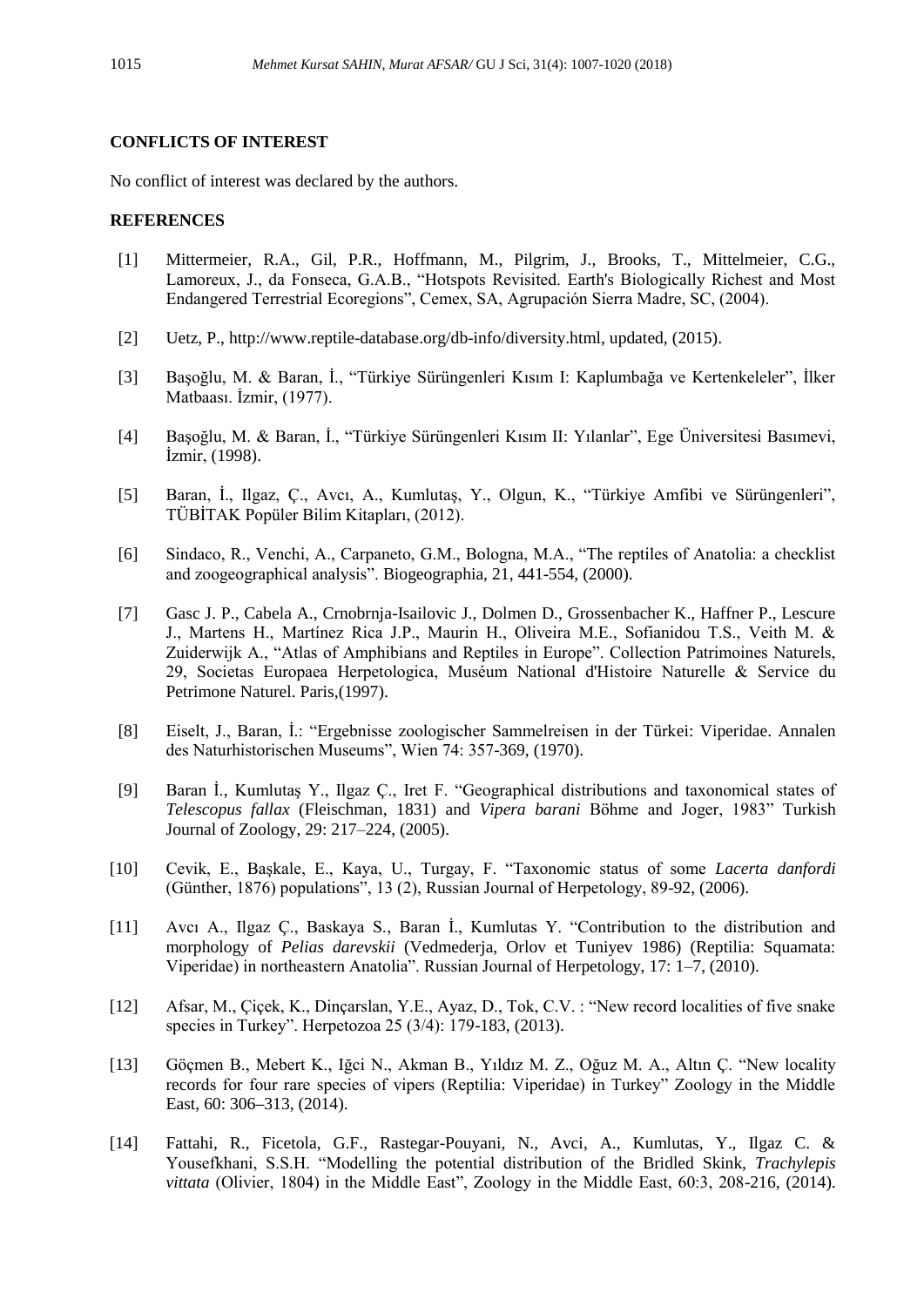- [15] Gul, S. "Potential Distribution Modeling and Morphology of *Pelias barani* (Böhme and Joger, 1983) in Turkey", Asian Herpetological Research, 6(3): 206–212, (2015).
- [16] Afsar, M., Cicek, K., Tayhan, Y. and Tok, C.V., "New records of Eurasian Blind Snake, *Xerotyphlops vermicularis* (Merrem, 1820) from the Black Sea region of Turkey and its updated distribution", Biharean Biologist 10 (2): 98-103, (2016).
- [17] Kornilios, P., Ilgaz, C., Kumlutas, Y., Giokas, S., Fraguedakis-Tsolis, S., Chondropoulos, B.: "The role of Anatolian refugia in herpetofaunal diversity: an mtDNA analysis of *Typhlops vermicularis* Merrem, 1820 (Squamata, Typhlopidae)" Amphibia-Reptilia 32: 351–363, (2011).
- [18] Kapli P., Botoni D., Ilgaz Ç., Kumlutaş Y., Avcı A., Rastegar- Pouyani N., Fathinia B., Lymberakis P., Ahmadzadeh F., Poulakakis N. "Molecular phylogeny and historical biogeography of the Anatolian lizard *Apathya* (Squamata, Lacertidae)". Molecular Phylogenetics and Evolution, 66: 992–1001, (2013).
- [19] Sindaco R., Panagiotis K., Roberto S., Petros L. "Taxonomic reassessment of *Blanus strauchi*  (Bedriaga, 1884) (Squamata: Amphisbaenia: Blanidae), with the description of a new species from south-east Anatolia (Turkey)" Zootaxa, 3795: 311–326, (2014).
- [20] Cicek, K., Tok, C.V., Hayretdag, S., Ayaz, D., "Data on the Food Composition of European Glass Lizard, *Pseudopus apodus* (Pallas, 1775) (Squamata: Anguidae) from Çanakkale (Western Anatolia, Turkey)", Acta Zoologica Bulgarica, 66 (3), 433-436, (2014).
- [21] Gocmen, B., Mulder, J., Karis, M., Oguz, M.A., "The poorly known Anatolian Meadow Viper, *Vipera anatolica*: new morphological and ecological data", Herpetologica Romanica 8, 1-10, (2014).
- [22] Jablonski, D., Zerzan, D., Cicek, K., "Scorpions as a prey for Ottoman viper, *Montivipera xanthina*: the first record from southwestern Anatolia, Turkey", Biharean Biologist 9 (1): 78-79, (2015).
- [23] Kumlutaş Y. "Karadeniz Bölgesi *Lacerta viridis* (Sauria: Lacertidae) populasyonları üzerinde taksonomik araştırmalar" [in Turkish] Turkish Journal of Zoology, 20: 223-247, (1996).
- [24] Katılmış, Y., Urhan, R., Kaska, Y., Ekiz, A.N., Başkale, E. : "Honaz Dağı Milli Parkı (Denizli)'nın Herpetofaunası". pp. 548-551. In: Türkiye Dağları I. Ulusal Sempozyumu*,* Ilgaz Dağı, 25-27 June 2002,in Turkish, (2002).
- [25] Kumlutas, Y., Öz, M., Durmus, H., Tunç, M. R., Özdemir, A., & Dusen, S.: "On some lizard species of the Western Taurus Range". Turkish Journal of Zoology*, 28,* 225–236, (2004).
- [26] Baran, İ., Kumlutaş, Y., Olgun, K., Ilgaz, Ç., Kaska, Y.: "The herpetofauna of the vicinity of Silifke" Turkish Journal of Zoology 25: 245– 249, (2001).
- [27] Tok, C.V., Çiçek, K.: "Amphibians and reptiles in the Province of Çanakkale (Marmara Region, Turkey) (Amphibia; Reptilia)" Herpetozoa 27 (1/2): 65-76, (2014).
- [28] Kumlutas, Y., Ilgaz, C., Yakar, O., "Herpetofauna of Karabük Province", Acta Biologica Turcica, 30 (4), 102-107, (2017).
- [29] Baran, İ., Yılmaz, İ., Kete, R., Kumlutaş, Y., Durmuş, H., "Batı ve Orta Karadeniz Bölgesinin Herpetofaunası", Turkish Journal of Zoology, (16), 275 – 288, (1992).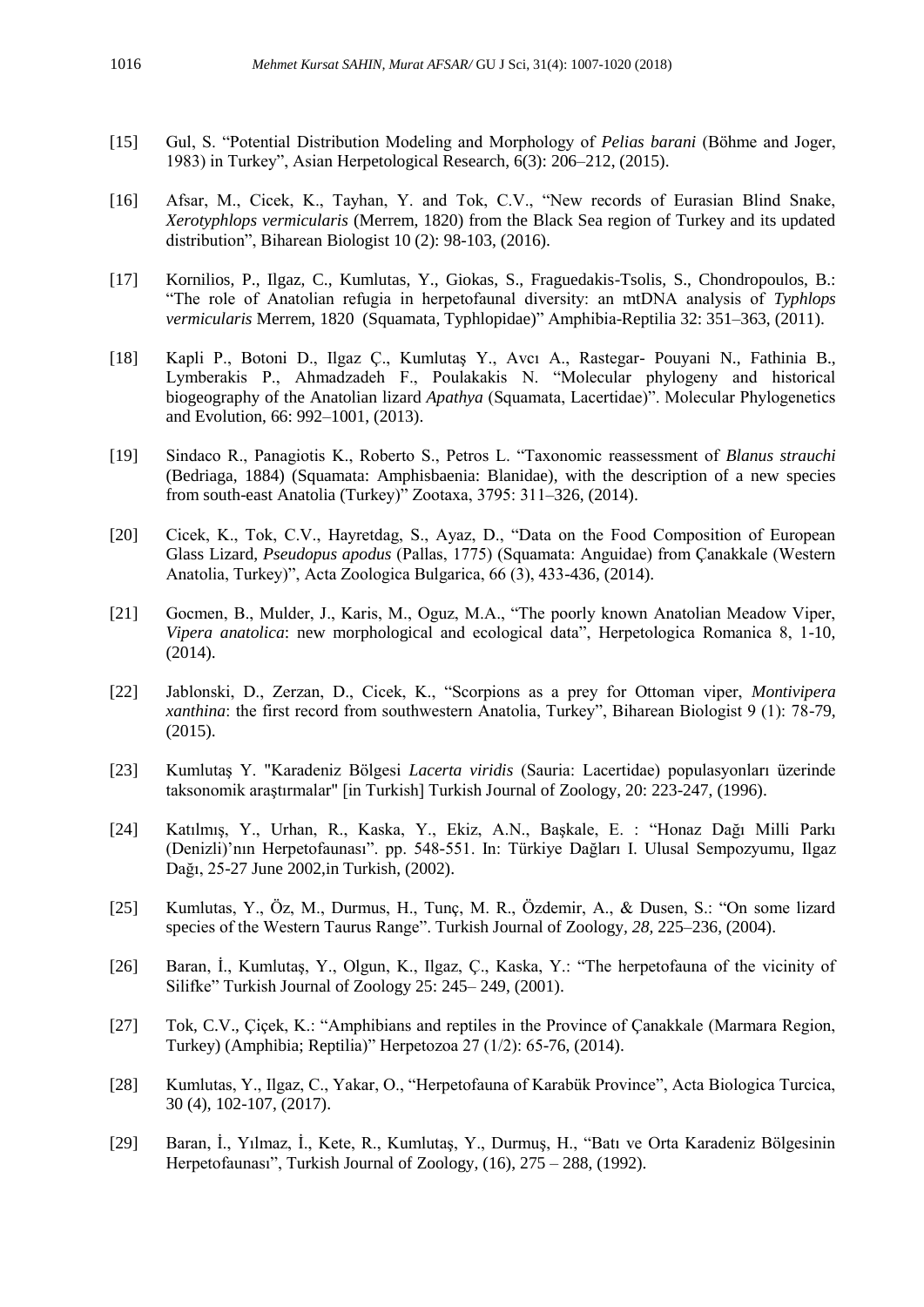- [30] Göçmen, B., İğci, N., Akman, B., Oğuz M.A., "New Locality Records of Snakes (Ophidia: Colubridae: Dolichophis, Eirenis) in Eastern Anatolia", North-Western Journal of Zoology 9 (2): 276-283, (2013).
- [31] Bodenheimer, F. S. "Introduction into the knowledge of the Amphibia and Reptilia of Turkey", - Istanbul Üniv. Fen Fakültesi Mecmuası, Ser. B, 9: 1-78, (1944).
- [32] Türkozan, O., Kiremit, F., Parham, J.F., Olgun, K., Taşkavak, E., "A quantitative reassessment of morphology-based taxonomic schemes for Turkish tortoises (*Testudo graeca*)", Amphibia – Reptilia, 31: 69-83, (2010).
- [33] Vigna Taglianti, A., Audisia, P., Biondi, M., Bologna, M.A., Carpaneto, G.M., De Biase, A., Fattorini, S., Piattelia, E., Sindaco, R., Venchi, A. and Zapporoli, M. "A proposal for a chorotype classification of the Near East fauna, in the framework of the Western Palearctic region", Biogeographia, 20: 31–59, (1999).
- [34] Davies, C.E., Moss, D., Hill, M.O., "EUNIS Habitat Classification Revised 2004", European Topic Centre on Nature Protection and Biodiversity, Paris, (2004).
- [35] IUCN. "The IUCN Red List of Threatened Species", Version 2017-3. Online http://www.iucnredlist.org. Downloaded on 22 December, (2017).
- [36] Schweiger, M., Erganzende Bemerkungen zur Verbreitung von Mauremys caspica (Gmelin, 1774) in Kleinasien. Herpetozoa, Wien 7(1/2):67–70, (1994).
- [37] Vamberger, M., Stuckas, H., Ayaz, D., Gracia, E., Aloufi, A.A., Els, J., Mazanaeva, L.F., Kami, H.G., Fritz, U., "Conservation genetics and phylogeography of the poorly known Middle Eastern terrapin *Mauremys caspica* (Testudines: Geoemydidae)", Organisms Diversity & Evolution, 13: 77, (2013).
- [38] Böhme, W., Budak, A., "Über die rudis-Gruppe des *Lacerta saxicola* Komplexes in der Türkei, II (Reptilia: Sauria: Lacertidae)". Salamandra, 13, 3/4, 141-149 Frankfurt, (1977).
- [39] Mülder, J., "A review of the distribution of Vipera ammodytes transcaucasiana Boulenger, 1913 (Serpentes: Viperidae) in Turkey", Biharean Biologist, 11 (1): 23-26, (2017).
- [40] Sevgili, H., Karataş, A., Candan, O., "Biodiversity in Urban environments of Ordu City and Nearby Areas: Mammals, Birds, Reptiles and Amphibians", Hacettepe Journal of Biology and Chemistry, 44 (1), 47–63, (2016).
- [41] Venchi A., Sindaco R. "Annotated checklist of the reptiles of the Mediterranean countries, with keys to species identification, Part 2 – Snakes (Reptilia, Serpentes)". Annali del Museo civico di storia naturale., 98: 259-364, (2006).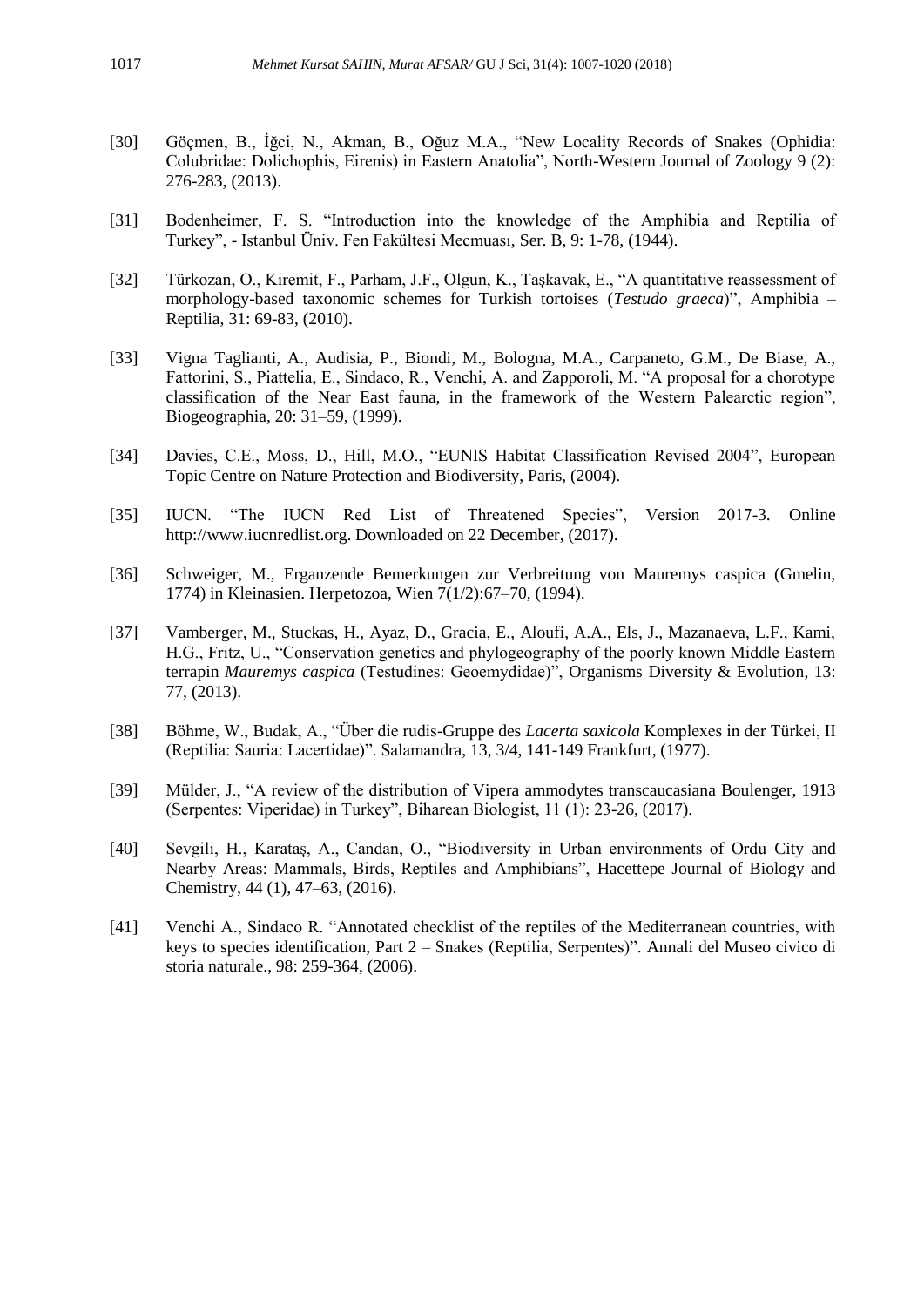| <b>Station</b> | <b>UTM</b> |           |         |
|----------------|------------|-----------|---------|
| <b>Numbers</b> | Zone       | ${\bf N}$ | E       |
| 1              | 36T        | 741931    | 4508647 |
| $\overline{2}$ | 36T        | 710696    | 4475899 |
| 3              | 36T        | 734968    | 4521449 |
| 4              | 36T        | 706139    | 4509138 |
| 5              | 37T        | 261224    | 4486189 |
| 6              | 37T        | 267764    | 4490089 |
| 7              | 36T        | 738651    | 4494183 |
| 8              | 36T        | 751257    | 4511106 |
| 9              | 36T        | 675210    | 4535659 |
| 10             | 36T        | 673665    | 4539144 |
| 11             | 36T        | 734357    | 4527366 |
| 12             | 36T        | 740626    | 4509365 |
| 13             | 37T        | 250924    | 4517259 |
| 14             | 37T        | 281113    | 4518124 |
| 15             | 36T        | 693733    | 4528842 |
| 16             | 37T        | 265031    | 4531046 |
| 17             | 37T        | 269288    | 4517922 |
| 18             | 37T        | 276045    | 4519802 |
| 19             | 37T        | 278731    | 4522703 |
| 20             | 37T        | 264408    | 4508320 |
| 21             | 37T        | 264183    | 4496391 |
| 22             | 36T        | 710696    | 4475899 |
| 23             | 36T        | 714017    | 4472878 |
| 24             | 36T        | 706139    | 4509138 |
| 25             | 37T        | 267649    | 4491657 |
| 26             | 37T        | 267764    | 4490089 |
| 27             | 37T        | 271683    | 4535433 |
| 28             | 36T        | 724346    | 4508426 |
| 29             | 36T        | 738651    | 4494183 |
| 30             | 36T        | 743173    | 4495057 |
| 31             | 36T        | 749307    | 4503204 |
| 32             | 36T        | 734170    | 4506215 |
| 33             | 36T        | 734108    | 4490052 |
| 34             | 36T        | 740626    | 4509365 |
| 35             | 37T        | 270186    | 4519678 |
| 36             | 37T        | 276702    | 4520282 |
| 37             | 36T        | 726004    | 4498957 |
| 38             | 36T        | 739031    | 4512911 |
| 39             | 36T        | 722125    | 4529154 |
| 40             | 37T        | 275098    | 4504235 |
| 41             | 37T        | 269288    | 4517922 |
| 42             | 36T        | 710245    | 4473170 |

| <b>Station</b> | <b>UTM</b> |        |         |
|----------------|------------|--------|---------|
| <b>Numbers</b> | Zone       | N      | E       |
| 43             | 36T        | 710696 | 4475899 |
| 44             | 36T        | 740590 | 4485865 |
| 45             | 36T        | 722341 | 4529101 |
| 46             | 36T        | 715808 | 4526922 |
| 47             | 37T        | 259449 | 4514805 |
| 48             | 36T        | 729784 | 4514622 |
| 49             | 37T        | 260301 | 4520902 |
| 50             | 36T        | 710055 | 4468340 |
| 51             | 37T        | 261793 | 4511142 |
| 52             | 37T        | 279705 | 4510485 |
| 53             | 36T        | 716542 | 4492259 |
| 54             | 36T        | 718583 | 4519997 |
| 55             | 36T        | 707546 | 4463015 |
| 56             | 36T        | 718124 | 4471546 |
| 57             | 36T        | 745033 | 4496089 |
| 58             | 36T        | 739719 | 4494808 |
| 59             | 37T        | 274371 | 4510453 |
| 60             | 36T        | 715124 | 4517847 |
| 61             | 36T        | 693733 | 4528842 |
| 62             | 37T        | 264408 | 4508320 |
| 63             | 36T        | 710696 | 4475899 |
| 64             | 36T        | 714017 | 4472878 |
| 65             | 36T        | 727153 | 4480466 |
| 66             | 36T        | 706139 | 4509138 |
| 67             | 36T        | 718064 | 4525944 |
| 68             | 36T        | 715272 | 4529997 |
| 69             | 37T        | 278664 | 4513850 |
| 70             | 36T        | 722341 | 4529101 |
| 71             | 36T        | 731043 | 4511642 |
| 72             | 36T        | 729128 | 4507707 |
| 73             | 36T        | 729912 | 4503142 |
| 74             | 36T        | 729855 | 4495250 |
| 75             | 36T        | 738651 | 4494183 |
| 76             | 37T        | 254383 | 4493248 |
| 77             | 37T        | 253083 | 4497970 |
| 78             | 36T        | 751257 | 4511106 |
| 79             | 36T        | 734918 | 4511960 |
| 80             | 37T        | 261314 | 4513259 |
| 81             | 36T        | 683991 | 4512862 |
| 82             | 36T        | 688793 | 4518103 |
| 83             | 36T        | 675901 | 4522253 |
| 84             | 36T        | 730186 | 4511661 |
| 85             | 37T        | 264137 | 4506898 |

*Appendix 1 Station numbers and coordinates*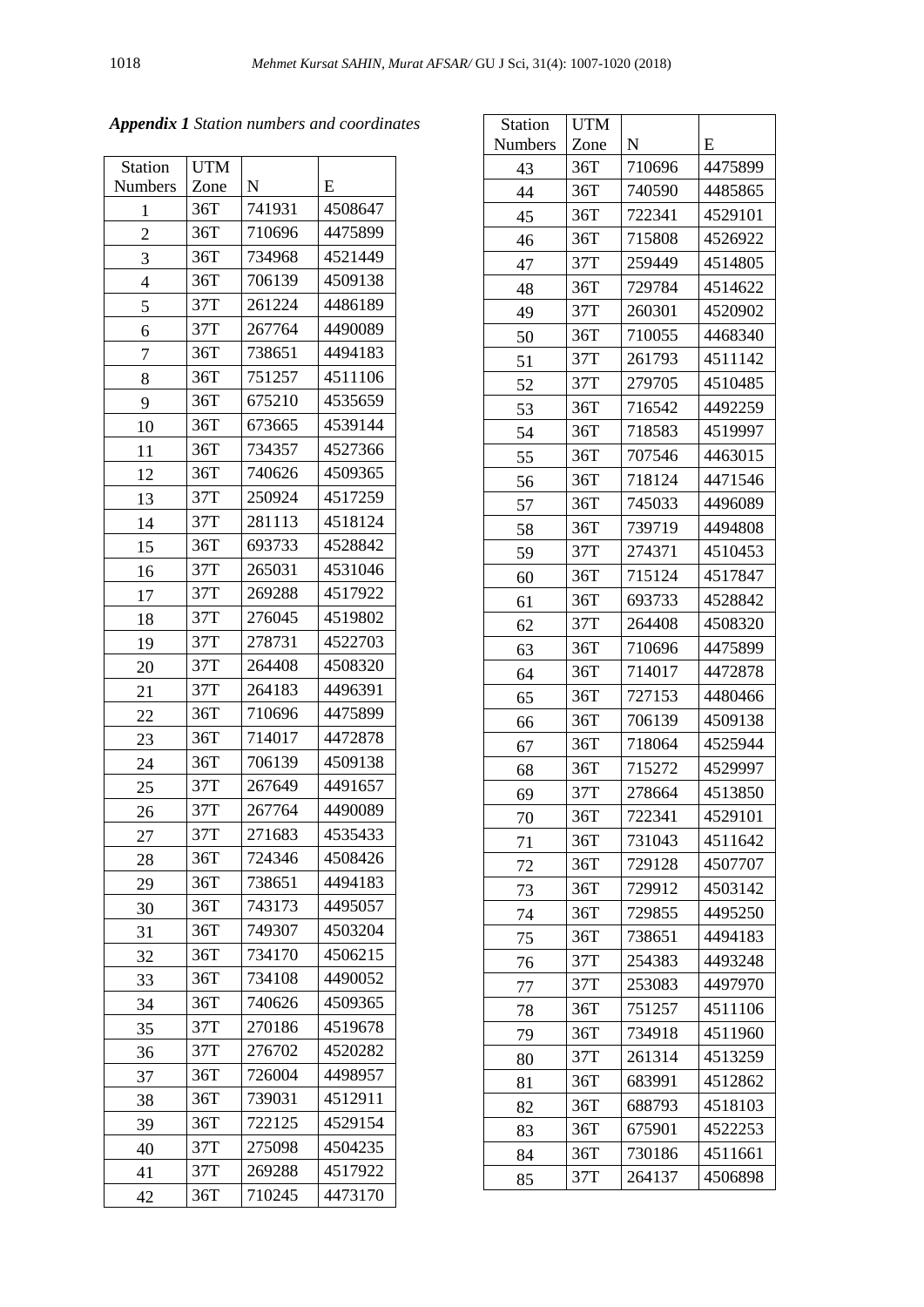| Station        | UTM  |        |         |
|----------------|------|--------|---------|
| <b>Numbers</b> | Zone | N      | E       |
| 86             | 36T  | 673665 | 4539144 |
| 87             | 36T  | 680824 | 4539123 |
| 88             | 36T  | 682696 | 4533500 |
| 89             | 37T  | 279692 | 4527654 |
| 90             | 36T  | 707546 | 4463015 |
| 91             | 36T  | 727153 | 4480466 |
| 92             | 36T  | 734357 | 4527366 |
| 93             | 36T  | 692333 | 4512136 |
| 94             | 36T  | 706139 | 4509138 |
| 95             | 36T  | 710890 | 4498097 |
| 96             | 36T  | 718765 | 4532465 |
| 97             | 36T  | 717286 | 4535054 |
| 98             | 36T  | 718064 | 4525944 |
| 99             | 37T  | 261224 | 4486189 |
| 100            | 37T  | 258474 | 4486654 |
| 101            | 37T  | 276036 | 4532683 |
| 102            | 37T  | 271683 | 4535433 |
| 103            | 36T  | 724346 | 4508426 |
| 104            | 36T  | 729128 | 4507707 |
| 105            | 36T  | 749307 | 4503204 |
| 106            | 37T  | 253879 | 4509470 |
| 107            | 37T  | 265083 | 4518223 |
| 108            | 36T  | 683991 | 4512862 |
| 109            | 36T  | 680480 | 4517913 |
| 110            | 36T  | 675901 | 4522253 |
| 111            | 36T  | 677937 | 4533035 |
| 112            | 37T  | 265702 | 4514784 |
| 113            | 36T  | 714276 | 4506208 |
| 114            | 36T  | 717698 | 4534770 |
| 115            | 36T  | 713808 | 4493353 |
| 116            | 36T  | 716498 | 4533394 |
| 117            | 37T  | 265031 | 4531046 |
| 118            | 36T  | 706139 | 4509138 |
| 119            | 36T  | 707551 | 4506117 |
| 120            | 36T  | 718765 | 4532465 |
| 121            | 37T  | 255814 | 4491827 |
| 122            | 37T  | 254383 | 4493248 |
| 123            | 36T  | 749307 | 4503204 |
| 124            | 37T  | 268547 | 4491292 |
| 125            | 37T  | 267331 | 4489127 |
| 126            | 37T  | 260301 | 4520902 |
| 127            | 36T  | 677500 | 4541017 |
| 128            | 37T  | 275020 | 4532853 |

| <b>Station</b> | <b>UTM</b> |        |         |
|----------------|------------|--------|---------|
| <b>Numbers</b> | Zone       | N      | E       |
| 129            | 37T        | 262754 | 4529226 |
| 130            | 37T        | 263328 | 4528702 |
| 131            | 37T        | 270077 | 4505519 |
| 132            | 36T        | 743703 | 4524445 |
| 133            | 37T        | 259850 | 4521019 |
| 134            | 36T        | 706921 | 4535700 |
| 135            | 37T        | 275020 | 4532853 |
| 136            | 37T        | 269288 | 4517922 |
| 137            | 37T        | 278731 | 4522703 |
| 138            | 37T        | 279692 | 4527654 |
| 139            | 36T        | 761913 | 4529693 |
| 140            | 37T        | 267649 | 4491657 |
| 141            | 36T        | 713676 | 4526129 |
| 142            | 36T        | 734255 | 4507785 |
| 143            | 36T        | 716967 | 4499504 |
| 144            | 36T        | 715808 | 4526922 |
| 145            | 36T        | 720598 | 4509876 |
| 146            | 36T        | 729855 | 4495250 |
| 147            | 36T        | 729784 | 4514622 |
| 148            | 36T        | 698882 | 4531729 |